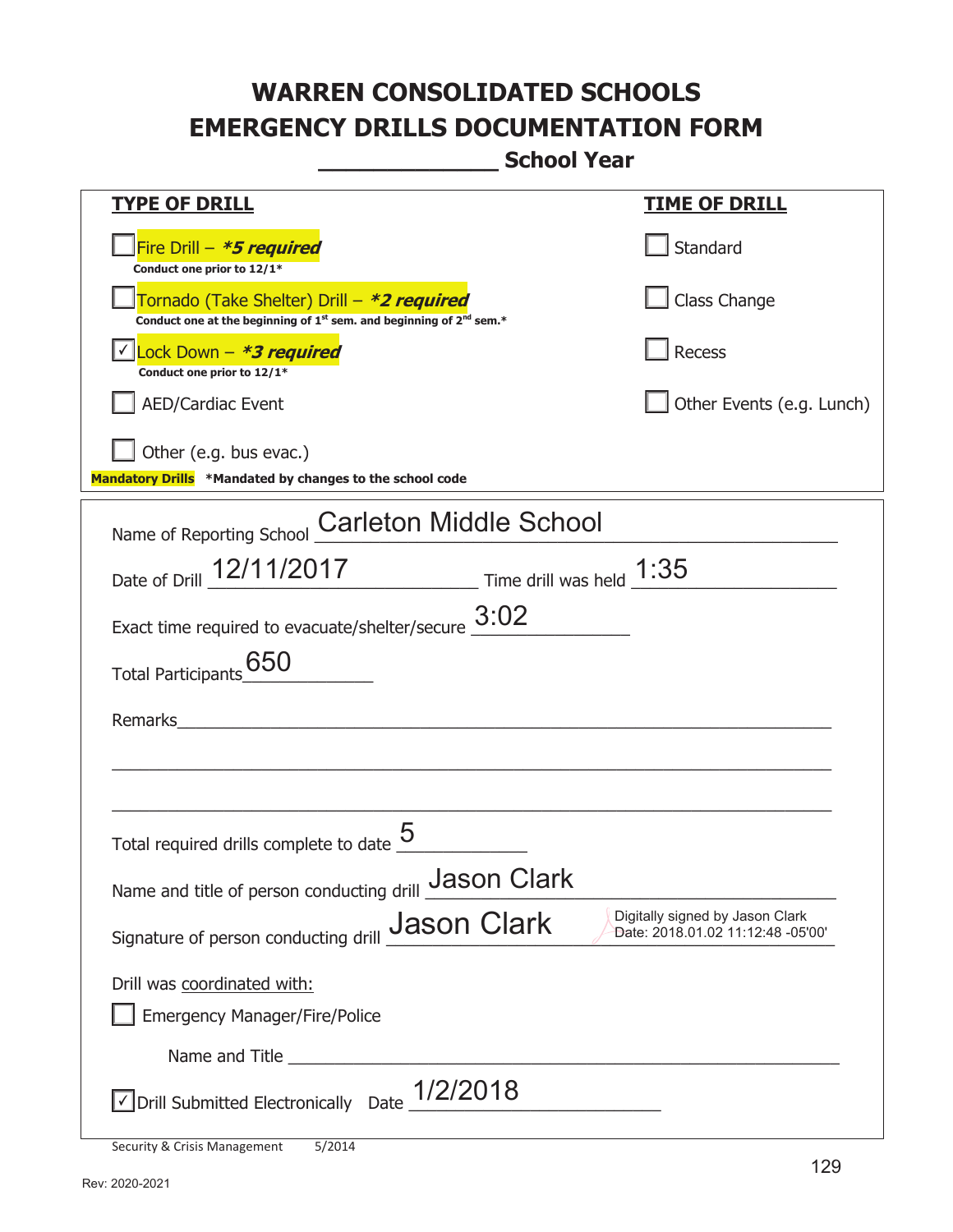| <u>TYPE OF DRILL</u>                                                                                                                                                    | <u>TIME OF DRILL</u>                                                 |
|-------------------------------------------------------------------------------------------------------------------------------------------------------------------------|----------------------------------------------------------------------|
|                                                                                                                                                                         |                                                                      |
| <u>√ Fire Drill – <i>*5 required</i></u>                                                                                                                                | $\cup$ Standard                                                      |
| Conduct one prior to 12/1*<br>Tornado (Take Shelter) Drill – *2 required<br>Conduct one at the beginning of 1 <sup>st</sup> sem. and beginning of 2 <sup>nd</sup> sem.* | Class Change                                                         |
| Lock Down - *3 required<br>Conduct one prior to 12/1*                                                                                                                   | Recess                                                               |
| <b>AED/Cardiac Event</b>                                                                                                                                                | Other Events (e.g. Lunch)                                            |
| Other (e.g. bus evac.)<br>Mandatory Drills *Mandated by changes to the school code                                                                                      |                                                                      |
| <b>Carleton Middle School</b><br>Name of Reporting School                                                                                                               |                                                                      |
| Date of Drill 11/3/2017 Time drill was held 8:20                                                                                                                        |                                                                      |
| Exact time required to evacuate/shelter/secure $5:01$                                                                                                                   |                                                                      |
| Total Participants                                                                                                                                                      |                                                                      |
| Remarks                                                                                                                                                                 |                                                                      |
|                                                                                                                                                                         |                                                                      |
| Total required drills complete to date $\frac{4}{1}$                                                                                                                    |                                                                      |
| Name and title of person conducting drill Jason Clark                                                                                                                   |                                                                      |
| <b>Jason Calrk</b><br>Signature of person conducting drill                                                                                                              | Digitally signed by Jason Calrk<br>Date: 2018.01.02 11:09:25 -05'00' |
| Drill was coordinated with:                                                                                                                                             |                                                                      |
| <b>Emergency Manager/Fire/Police</b>                                                                                                                                    |                                                                      |
|                                                                                                                                                                         |                                                                      |
| $\Box$ Drill Submitted Electronically Date $\frac{1/2}{2018}$                                                                                                           |                                                                      |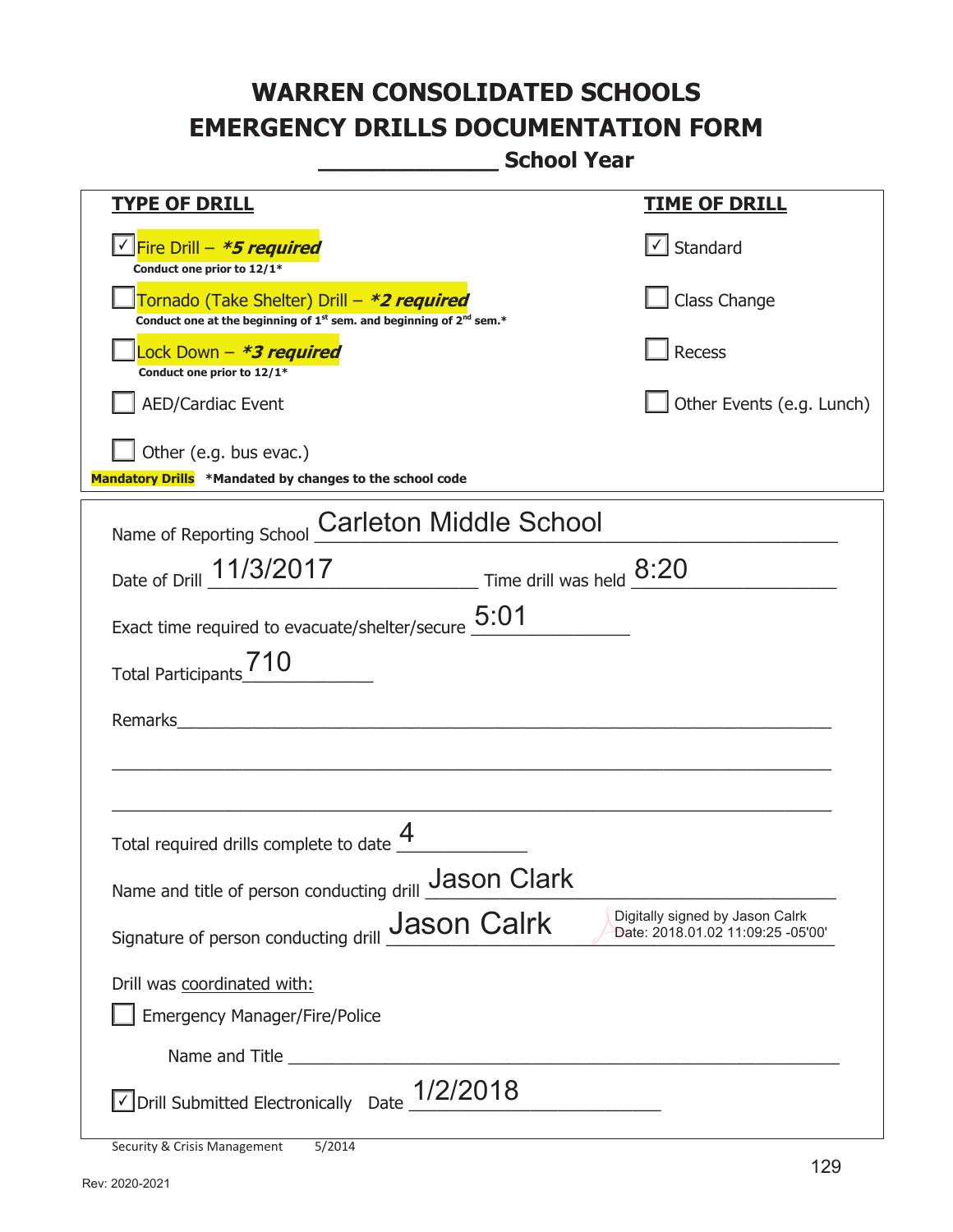|                                                                                                                                                                         | <u>TIME OF DRILL</u>              |
|-------------------------------------------------------------------------------------------------------------------------------------------------------------------------|-----------------------------------|
| <u>TYPE OF DRILL</u>                                                                                                                                                    |                                   |
| √Fire Drill – <i>*<b>5 required</b></i>                                                                                                                                 | $\cup$ Standard                   |
| Conduct one prior to 12/1*<br>Tornado (Take Shelter) Drill – *2 required<br>Conduct one at the beginning of 1 <sup>st</sup> sem. and beginning of 2 <sup>nd</sup> sem.* | Class Change                      |
| Lock Down - *3 required<br>Conduct one prior to 12/1*                                                                                                                   | Recess                            |
| <b>AED/Cardiac Event</b>                                                                                                                                                | Other Events (e.g. Lunch)         |
| Other (e.g. bus evac.)<br>Mandatory Drills *Mandated by changes to the school code                                                                                      |                                   |
| <b>Carleton Middle School</b><br>Name of Reporting School                                                                                                               |                                   |
| Date of Drill 10/18/17 Time drill was held 1:00                                                                                                                         |                                   |
| Exact time required to evacuate/shelter/secure $5:08$                                                                                                                   |                                   |
| 650                                                                                                                                                                     |                                   |
| <b>Total Participants</b>                                                                                                                                               |                                   |
| Remarks                                                                                                                                                                 |                                   |
|                                                                                                                                                                         |                                   |
|                                                                                                                                                                         |                                   |
| Total required drills complete to date                                                                                                                                  |                                   |
| Name and title of person conducting drill Jason Clark                                                                                                                   |                                   |
| <b>Jason Clark</b>                                                                                                                                                      | Digitally signed by Jason Clark   |
| Signature of person conducting drill                                                                                                                                    | Date: 2018.01.02 11:08:02 -05'00' |
| Drill was coordinated with:                                                                                                                                             |                                   |
| <b>Emergency Manager/Fire/Police</b>                                                                                                                                    |                                   |
|                                                                                                                                                                         |                                   |
| $\sqrt{\frac{1}{201}}$ Submitted Electronically Date $\frac{1}{2}/2018$                                                                                                 |                                   |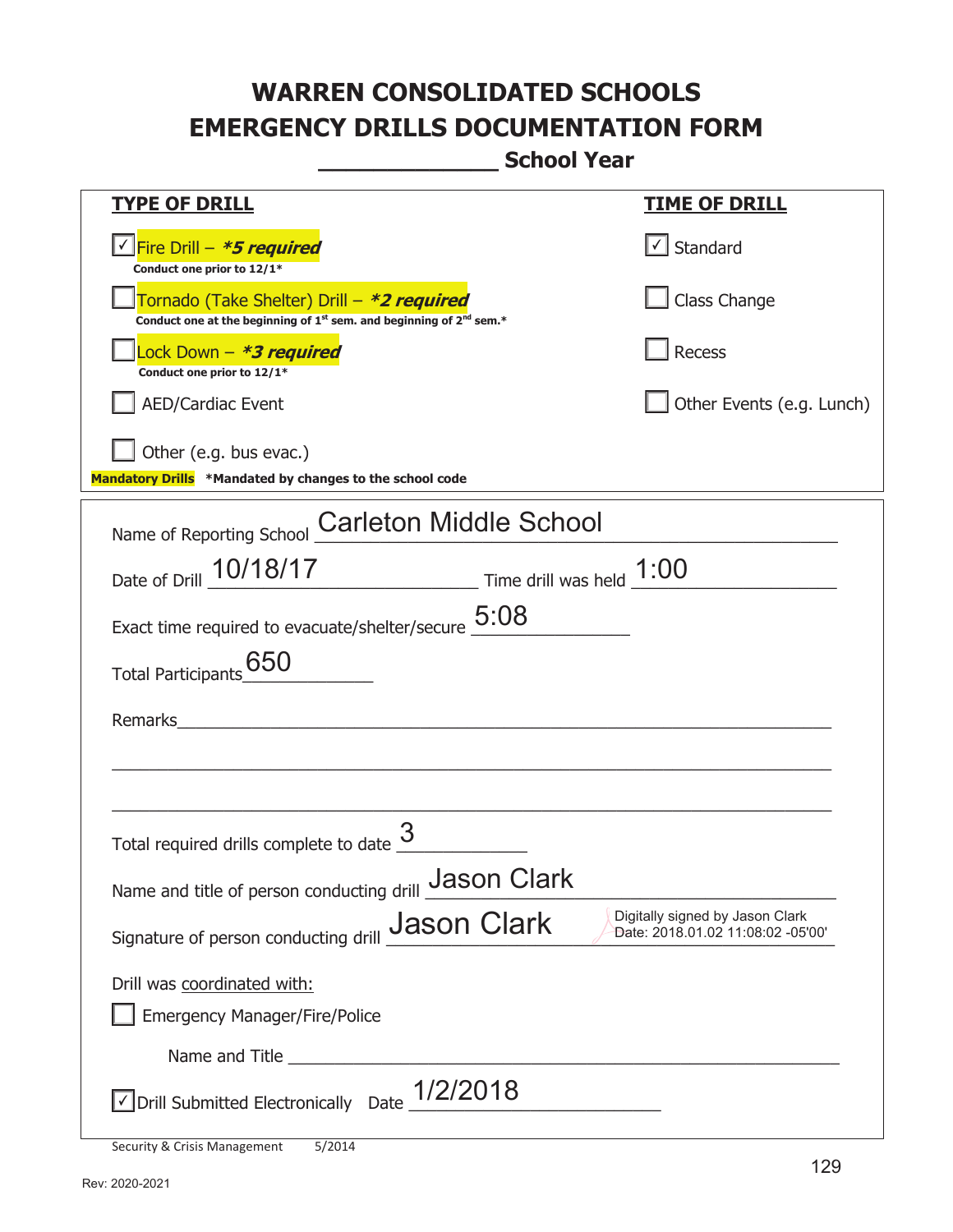**\_\_\_\_\_\_\_\_\_\_\_\_\_ School Year** 

| <b>TYPE OF DRILL</b>                                                                                                                                                                                                                | <u>TIME OF DRILL</u>                                                 |
|-------------------------------------------------------------------------------------------------------------------------------------------------------------------------------------------------------------------------------------|----------------------------------------------------------------------|
| Fire Drill - *5 required<br>Conduct one prior to 12/1*                                                                                                                                                                              | √ Standard                                                           |
| Tornado (Take Shelter) Drill – *2 required<br>Conduct one at the beginning of 1 <sup>st</sup> sem. and beginning of 2 <sup>nd</sup> sem.*                                                                                           | Class Change                                                         |
| <u>√ Lock Down – <b>*3 required</b></u><br>Conduct one prior to 12/1*                                                                                                                                                               | Recess                                                               |
| <b>AED/Cardiac Event</b>                                                                                                                                                                                                            | Other Events (e.g. Lunch)                                            |
| Other (e.g. bus evac.)<br>Mandatory Drills *Mandated by changes to the school code                                                                                                                                                  |                                                                      |
| Name of Reporting School Carleton Middle School                                                                                                                                                                                     |                                                                      |
| $\frac{12:45}{2}$ Time drill was held $\frac{12:45}{2}$<br>Date of Drill 9/20                                                                                                                                                       |                                                                      |
| Exact time required to evacuate/shelter/secure $\underline{\hspace{1em}3:}11$                                                                                                                                                       |                                                                      |
| 650<br><b>Total Participants</b>                                                                                                                                                                                                    |                                                                      |
| Remarks<br><u> 1980 - Jan Sterling von Berling von Berling von Berling von Berling von Berling von Berling von Berling von B</u>                                                                                                    |                                                                      |
|                                                                                                                                                                                                                                     |                                                                      |
| Total required drills complete to date                                                                                                                                                                                              |                                                                      |
| Name and title of person conducting drill Jason Clark                                                                                                                                                                               |                                                                      |
| <b>Jason Clark</b><br>Signature of person conducting drill                                                                                                                                                                          | Digitally signed by Jason Clark<br>Date: 2018.01.02 11:06:27 -05'00' |
| Drill was coordinated with:                                                                                                                                                                                                         |                                                                      |
| Emergency Manager/Fire/Police                                                                                                                                                                                                       |                                                                      |
| Name and Title <u>successors</u> and the series of the series of the series of the series of the series of the series of the series of the series of the series of the series of the series of the series of the series of the seri |                                                                      |
| ■ Drill Submitted Electronically Date 1/2/2018                                                                                                                                                                                      |                                                                      |

Security & Crisis Management 5/2014